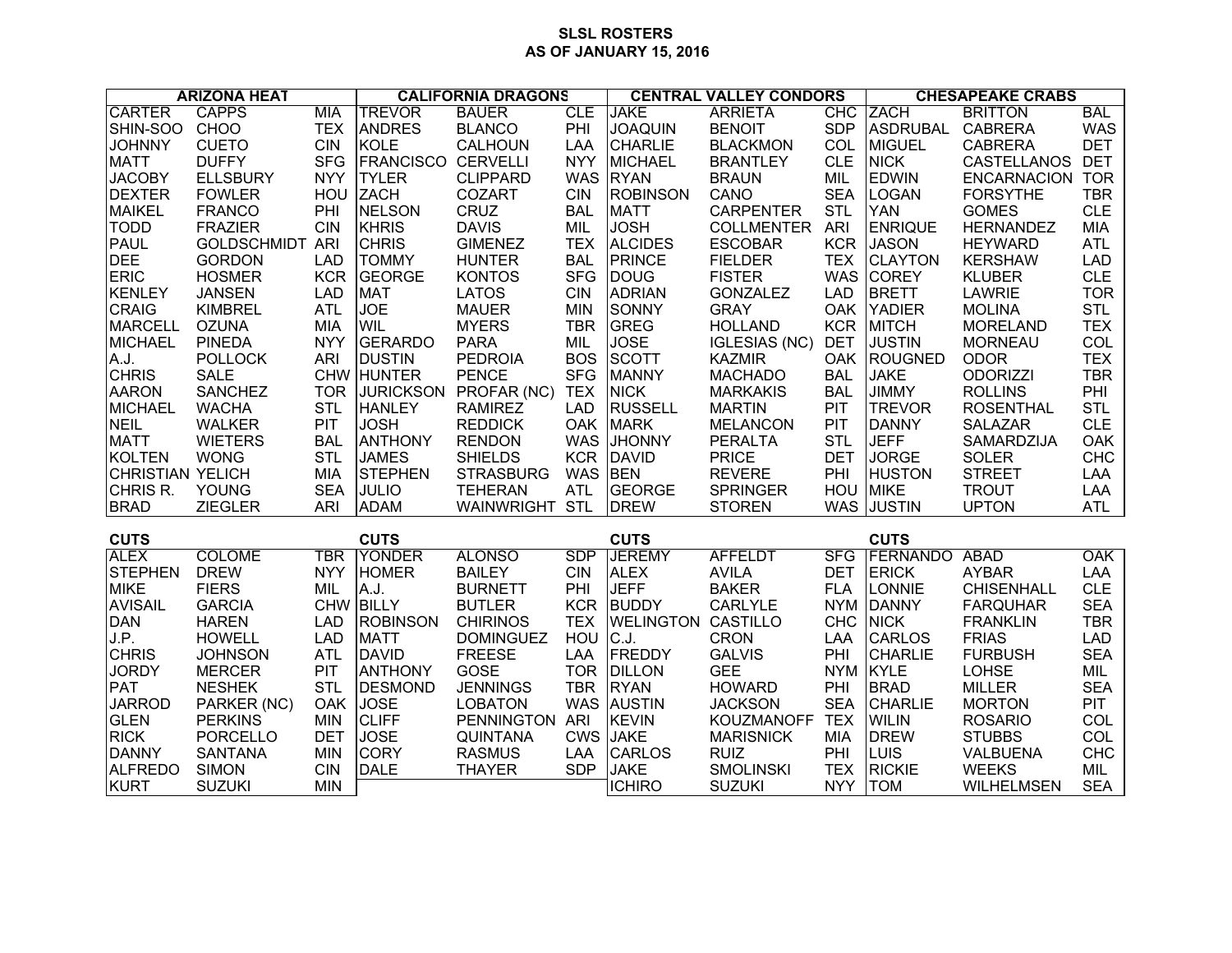## **SLSL ROSTERS AS OF JANUARY 15, 2016**

| <b>EMERALD CITY OSPREY</b>                             |                                 |                   | <b>GALAPAGOS TORTOISES</b> |                                  |                          | <b>JACKSON HOLE GUIDES</b>         |                   |                          | <b>MALIBU WAVE</b>        |                               |                          |
|--------------------------------------------------------|---------------------------------|-------------------|----------------------------|----------------------------------|--------------------------|------------------------------------|-------------------|--------------------------|---------------------------|-------------------------------|--------------------------|
| <b>JOSE</b>                                            | <b>ALTUVE</b>                   | <b>HOU</b>        | <b>MOOKIE</b>              | <b>BETTS</b>                     | <b>BOS</b>               | <b>BRANDON</b>                     | <b>BELT</b>       | <b>SFG</b>               | <b>MIKE</b>               | <b>BOLSINGER</b>              | LAD                      |
| <b>JAVIER</b>                                          | <b>BAEZ</b>                     | <b>CHC</b>        | <b>RUSNEY</b>              | <b>CASTILLO</b>                  | <b>BOS</b>               | <b>HANK</b>                        | <b>CONGER</b>     | LAA                      | <b>AROLDIS</b>            | <b>CHAPMAN</b>                | <b>CIN</b>               |
| <b>ADRIAN</b>                                          | <b>BELTRE</b>                   | <b>TEX</b>        | <b>ALEX</b>                | COBB                             | <b>TBR</b>               | <b>JOSH</b>                        | <b>DONALDSON</b>  | <b>OAK</b>               | COCO                      | <b>CRISP</b>                  | <b>OAK</b>               |
| <b>GREGOR</b>                                          | <b>BLANCO</b>                   | <b>SFG</b>        | <b>WADE</b>                | <b>DAVIS</b>                     | <b>KCR</b>               | <b>MARCO</b>                       | <b>ESTRADA</b>    | MIL                      | <b>LUCAS</b>              | <b>DUDA</b>                   | <b>NYM</b>               |
| <b>JACKIE</b>                                          | <b>BRADLEY JR.</b>              | <b>BOS</b>        | <b>IAN</b>                 | <b>DESMOND</b>                   | <b>WAS</b>               | <b>JOSE</b>                        | <b>FERNANDEZ</b>  | <b>MIA</b>               | <b>RANDAL</b>             | <b>GRICHUK</b>                | <b>STL</b>               |
| <b>ANDREW</b>                                          | <b>CASHNER</b>                  | <b>SDP</b>        | EDUARDO                    | <b>ESCOBAR</b>                   | <b>MIN</b>               | <b>CARLOS</b>                      | <b>GONZALEZ</b>   | COL                      | <b>ZACK</b>               | <b>GREINKE</b>                | LAA                      |
| <b>BRANDON</b>                                         | <b>CRAWFORD</b>                 | <b>SFG</b>        | <b>JAIME</b>               | <b>GARCIA</b>                    | <b>STL</b>               | <b>ALEX</b>                        | <b>GORDON</b>     | <b>KCR</b>               | <b>COLE</b>               | <b>HAMELS</b>                 | PHI                      |
| YU                                                     | <b>DARVISH</b>                  | <b>TEX</b>        | <b>KEVIN</b>               | <b>GAUSMAN</b>                   | <b>BAL</b>               | <b>JUSTIN</b>                      | <b>GRIMM</b>      | <b>CHC</b>               | <b>ADEINY</b>             | <b>HECHEVARRIA</b>            | <b>MIA</b>               |
| <b>CHRIS</b>                                           | <b>DAVIS</b>                    | <b>BAL</b>        | YASMANI                    | <b>GRANDAL</b>                   | <b>SDP</b>               | <b>BRYCE</b>                       | <b>HARPER</b>     |                          | WAS KELVIN                | <b>HERRERA</b>                | <b>KCR</b>               |
| <b>COREY</b>                                           | <b>DICKERSON</b>                | COL               | <b>ADAM</b>                | <b>JONES</b>                     | <b>BAL</b>               | <b>ENDER</b>                       | <b>INCIARTE</b>   | <b>ARI</b>               | <b>AARON</b>              | <b>HICKS</b>                  | <b>MIN</b>               |
| <b>BRETT</b>                                           | <b>GARDNER</b>                  | <b>NYY</b>        | <b>JAKE</b>                | <b>LAMB</b>                      | <b>ARI</b>               | <b>DALLAS</b>                      | <b>KEUCHEL</b>    | HOU                      | <b>BROCK</b>              | <b>HOLT</b>                   | <b>BOS</b>               |
| <b>ADAM</b>                                            | <b>LAROCHE</b>                  | <b>WAS</b>        | <b>COLLIN</b>              | <b>MCHUGH</b>                    | HOU                      | <b>JASON</b>                       | <b>KIPNIS</b>     | <b>CLE</b>               | <b>HOWIE</b>              | <b>KENDRICK</b>               | LAA                      |
| <b>MICHAEL</b>                                         | <b>MCKENRY</b>                  | COL               | <b>ANDREW</b>              | <b>MILLER</b>                    | <b>BAL</b>               | <b>JUAN</b>                        | <b>LAGARES</b>    | NYM IAN                  |                           | <b>KENNEDY</b>                | <b>SDP</b>               |
| <b>KENDRYS</b>                                         | <b>MORALES</b>                  | <b>SEA</b>        | <b>JOC</b>                 | <b>PEDERSON</b>                  | <b>LAD</b>               | <b>MIKE</b>                        | <b>LEAKE</b>      | <b>CIN</b>               | <b>JONATHAN</b>           | <b>LUCROY</b>                 | MIL                      |
| <b>DAN</b>                                             | <b>OTERO</b>                    |                   | OAK BUSTER                 | <b>POSEY</b>                     | <b>SFG</b>               | <b>EVAN</b>                        | <b>LONGORIA</b>   | <b>TBR</b>               | <b>VICTOR</b>             | <b>MARTINEZ</b>               | <b>DET</b>               |
| <b>JOE</b>                                             | <b>PANIK</b>                    | <b>SFG</b>        | <b>ARAMIS</b>              | <b>RAMIREZ</b>                   | MIL                      | <b>SHELBY</b>                      | <b>MILLER</b>     | <b>STL</b>               | <b>ANDREW</b>             | <b>MCCUTCHEN</b>              | <b>PIT</b>               |
| <b>SALVADOR</b>                                        | <b>PEREZ</b>                    | <b>KCR</b>        | A.J.                       | <b>RAMOS</b>                     | <b>MIA</b>               | <b>FRANKLIN</b>                    | <b>MORALES</b>    | COL                      | <b>BRANDON</b>            | <b>MOSS</b>                   | OAK                      |
| <b>TANNER</b>                                          | <b>ROARK</b>                    | <b>WAS</b>        | <b>GARRETT</b>             | <b>RICHARDS</b>                  | LAA                      | <b>ALBERT</b>                      | <b>PUJOLS</b>     | LAA                      | <b>MIKE</b>               | <b>MOUSTAKAS</b>              | <b>KCR</b>               |
| <b>HECTOR</b>                                          | <b>RONDON</b>                   | <b>CHC</b>        | <b>ANTHONY</b>             | <b>RIZZO</b>                     | CHC                      | <b>DARIN</b>                       | <b>RUF</b>        | PHI                      | <b>GREGORY</b>            | <b>POLANCO</b>                | <b>PIT</b>               |
| PABLO                                                  | SANDOVAL                        | <b>SFG</b>        | <b>KYLE</b>                | <b>SEAGER</b>                    | <b>SEA</b>               | <b>CAMERON</b>                     | <b>RUPP</b>       | PHI                      | <b>ZACH</b>               | <b>PUTNAM</b>                 | <b>CWS</b>               |
| <b>JOAKIM</b>                                          | <b>SORIA</b>                    | <b>DET</b>        | <b>DENARD</b>              | <b>SPAN</b>                      | <b>WAS</b>               | <b>JEAN</b>                        | <b>SEGURA</b>     | MIL                      | <b>KEVIN</b>              | QUACKENBUSH                   | <b>SDP</b>               |
| PEDRO                                                  | <b>STROP</b>                    | <b>CHC</b>        | GIANCARLO                  | <b>STANTON</b>                   | <b>MIA</b>               | <b>HUNTER</b>                      | <b>STRICKLAND</b> | <b>SFG</b>               | <b>WILSON</b>             | <b>RAMOS</b>                  | <b>WAS</b>               |
| <b>JUSTIN</b>                                          | <b>VERLANDER</b>                | <b>DET</b>        | <b>KENNYS</b>              | <b>VARGAS</b>                    | <b>MIN</b>               | <b>TAIJUAN</b>                     | <b>WALKER</b>     | <b>SEA</b>               | ANDRELTON SIMMONS         |                               | ATL                      |
| <b>EDINSON</b>                                         | VOLQUEZ                         | <b>PIT</b>        | <b>JORDAN</b>              | <b>ZIMMERMANN</b>                | <b>WAS</b>               | <b>ZACK</b>                        | <b>WHEELER</b>    | <b>NYM</b>               | <b>ADAM</b>               | <b>WARREN</b>                 | <b>NYY</b>               |
| <b>JAYSON</b>                                          | <b>WERTH</b>                    | WAS BEN           |                            | <b>ZOBRIST</b>                   | <b>TBR</b>               | CHRIS B.                           | <b>YOUNG</b>      | <b>NYY</b>               | <b>RYAN</b>               | <b>ZIMMERMAN</b>              | <b>WAS</b>               |
|                                                        |                                 |                   |                            |                                  |                          |                                    |                   |                          |                           |                               |                          |
| <b>CUTS</b><br><b>CUTS</b><br><b>HENDERSON ALVAREZ</b> |                                 |                   |                            |                                  |                          | <b>CUTS</b>                        |                   |                          | <b>CUTS</b>               |                               |                          |
| PEDRO                                                  |                                 | <b>MIA</b><br>PIT | <b>DUSTIN</b><br>ARISMENDY | <b>ACKLEY</b>                    | <b>SEA</b><br><b>CHC</b> | <b>CHASE</b>                       | <b>ANDERSON</b>   | <b>ARI</b><br><b>KCR</b> | <b>KYLE</b><br><b>JAY</b> | <b>BLANKS</b><br><b>BRUCE</b> | OAK                      |
| <b>CHRIS</b>                                           | <b>ALVAREZ</b><br><b>CARTER</b> |                   | <b>OSWALDO</b>             | <b>ALCANTARA</b><br><b>ARCIA</b> | <b>MIN</b>               | NORICHIKA AOKI (NC)<br><b>CLAY</b> | <b>BUCHHOLZ</b>   | <b>BOS</b>               | ODRISAMER DESPAIGNE       |                               | <b>CIN</b><br><b>SDP</b> |
| DANNY                                                  | <b>ESPINOSA</b>                 | HOU<br><b>WAS</b> | <b>BRAD</b>                | <b>BOXBERGER</b>                 | <b>TBR</b>               | <b>STARLIN</b>                     | <b>CASTRO</b>     | <b>CHC</b>               | <b>DEREK</b>              | <b>DIETRICH</b>               | <b>MIA</b>               |
| <b>CASEY</b>                                           | <b>FIEN</b>                     | <b>MIN</b>        | <b>MATT</b>                | <b>GARZA</b>                     | MIL                      | <b>LUKE</b>                        | <b>GREGERSON</b>  | <b>SDP</b>               | <b>MARWIN</b>             | <b>GONZALEZ</b>               | HOU                      |
| <b>EVAN</b>                                            | <b>GATTIS</b>                   | <b>ATL</b>        | <b>CHASE</b>               | <b>HEADLEY</b>                   | <b>NYY</b>               | <b>AARON</b>                       | <b>HILL</b>       | <b>ARI</b>               | <b>LEONYS</b>             | <b>MARTIN</b>                 | <b>TEX</b>               |
| <b>JOSH</b>                                            | <b>HAMILTON</b>                 | LAA               | KYLE                       | <b>HENDRICKS</b>                 | <b>CHC</b>               | <b>DREW</b>                        | <b>HUTCHISON</b>  | <b>TOR</b>               | <b>NICK</b>               | <b>MARTINEZ</b>               | <b>TEX</b>               |
| <b>JOHN</b>                                            | <b>JASO</b>                     |                   | OAK DILSON                 | <b>HERRERA</b>                   | <b>NYM</b>               | <b>DEVIN</b>                       | <b>MESORACO</b>   | <b>CIN</b>               | <b>CASEY</b>              | <b>MCGEHEE</b>                | <b>MIA</b>               |
| <b>MIKE</b>                                            | <b>NAPOLI</b>                   | <b>BOS</b>        | <b>JON</b>                 | <b>LESTER</b>                    | <b>OAK</b>               | <b>JACE</b>                        | <b>PETERSON</b>   | <b>SDP</b>               | <b>CHRIS</b>              | PARMELEE                      | <b>BAL</b>               |
| <b>CHRIS</b>                                           | <b>OWINGS</b>                   | <b>ARI</b>        | <b>JED</b>                 | LOWRIE                           | <b>OAK</b>               | <b>DALTON</b>                      | <b>POMPEY</b>     | <b>TOR</b>               | <b>BRAYAN</b>             | <b>PENA</b>                   | <b>DET</b>               |
| <b>WILY</b>                                            | <b>PERALTA</b>                  | MIL               | <b>DEREK</b>               | <b>NORRIS</b>                    | <b>OAK</b>               | <b>JOSE</b>                        | <b>RAMIREZ</b>    | <b>CLE</b>               | A.J.                      | <b>PIERZYNSKI</b>             | <b>CWS</b>               |
| <b>JON</b>                                             | <b>SINGLETON</b>                | HOU               | <b>ALEXEI</b>              | <b>RAMIREZ</b>                   | <b>CWS</b>               | <b>COLBY</b>                       | <b>RASMUS</b>     | <b>TOR</b>               | <b>HYUN-JIN</b>           | <b>RYU</b>                    | <b>LAD</b>               |
| <b>ANTHONY</b>                                         | <b>VARVARO</b>                  | <b>ATL</b>        | <b>JUSTIN</b>              | <b>RUGGIANO</b>                  | <b>CHC</b>               | <b>DREW</b>                        | <b>SMYLY</b>      | <b>DET</b>               | <b>MICHAEL</b>            | <b>TAYLOR</b>                 | <b>WAS</b>               |
| <b>JORDAN</b>                                          | <b>WALDEN</b>                   | <b>ATL</b>        | <b>HECTOR</b>              | <b>SANTIAGO</b>                  | LAA                      | <b>ALEX</b>                        | <b>WILSON</b>     | <b>BOS</b>               | <b>MARK</b>               | <b>TRUMBO</b>                 | LAA                      |
|                                                        |                                 |                   |                            |                                  | <b>SEA</b>               |                                    |                   | <b>SEA</b>               |                           |                               | <b>CLE</b>               |
| <b>ALEX</b>                                            | <b>WOOD</b>                     | <b>ATL</b>        | <b>MICHAEL</b>             | <b>SAUNDERS</b>                  |                          | <b>MIKE</b>                        | <b>ZUNINO</b>     |                          | <b>ZACH</b>               | <b>WALTERS</b>                |                          |